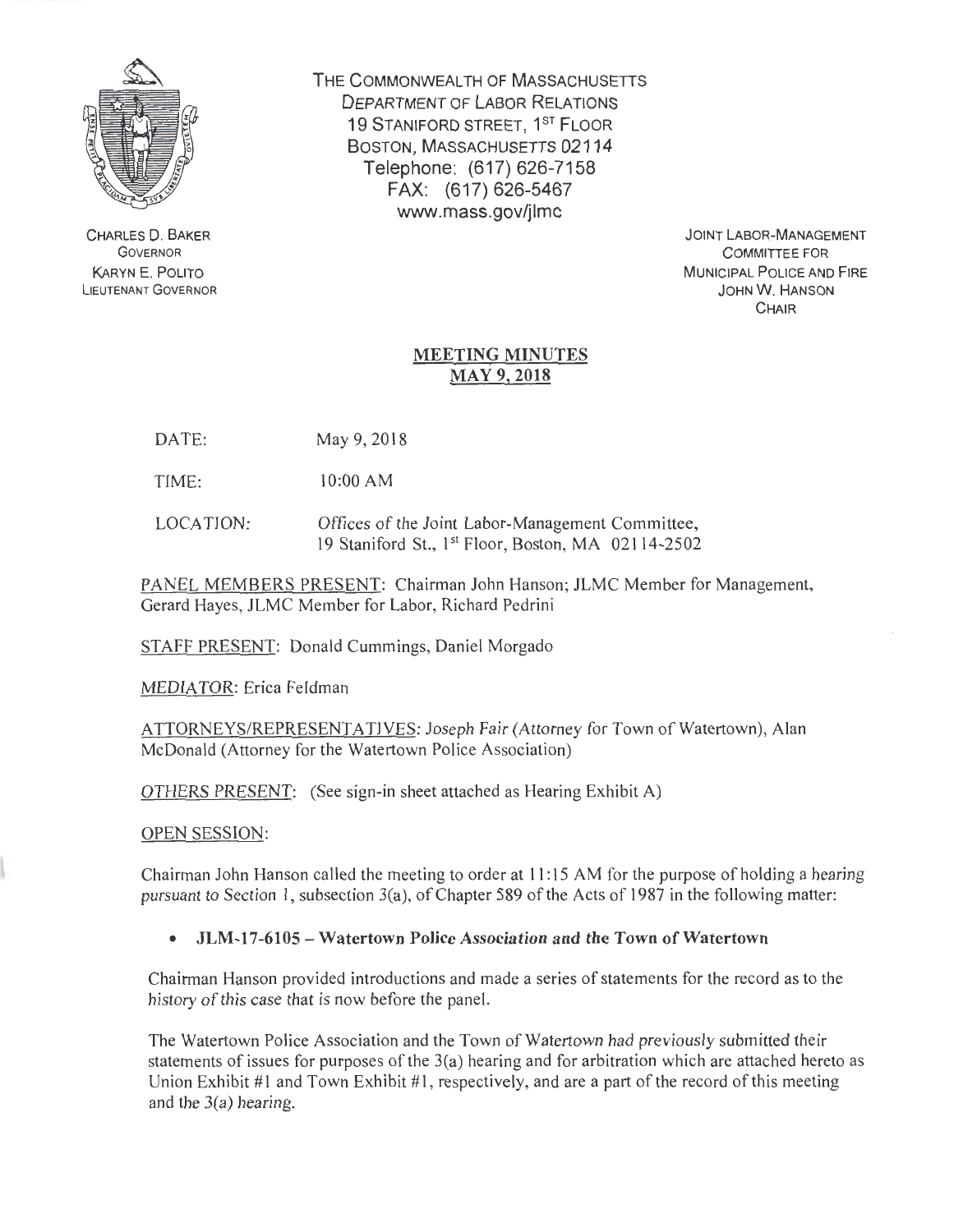The Chair recognized Alan McDonald who presented the Union's issues for arbitration, the Union's position on the issues and the Union's request for arbitration by a tripartite panel on an issue by issue basis.

The Chair then recognized Joseph Fair who presented the Town's issues for arbitration, the Town's position on the issues and the Town's request for arbitration by a tripartite panel on an issue by issue basis.

There were no issues raised by either of the parties.

On a motion by Chairman Hanson, Second by Gerard Hayes, the panel voted to recommend that the full Committee vote to send this case to arbitration by a tripartite panel consisting of Richard Pedrini, Gerard Hayes and a neutral selected by the parties in the usual manner, on an issue by issue basis as identified in this hearing and as set forth in Town Exhibit I and Union Exhibit I.

The meetings and hearing adjourned at II :25 AM

*Minutes Prepared by Daniel Morgado, Senior Staff Representative.*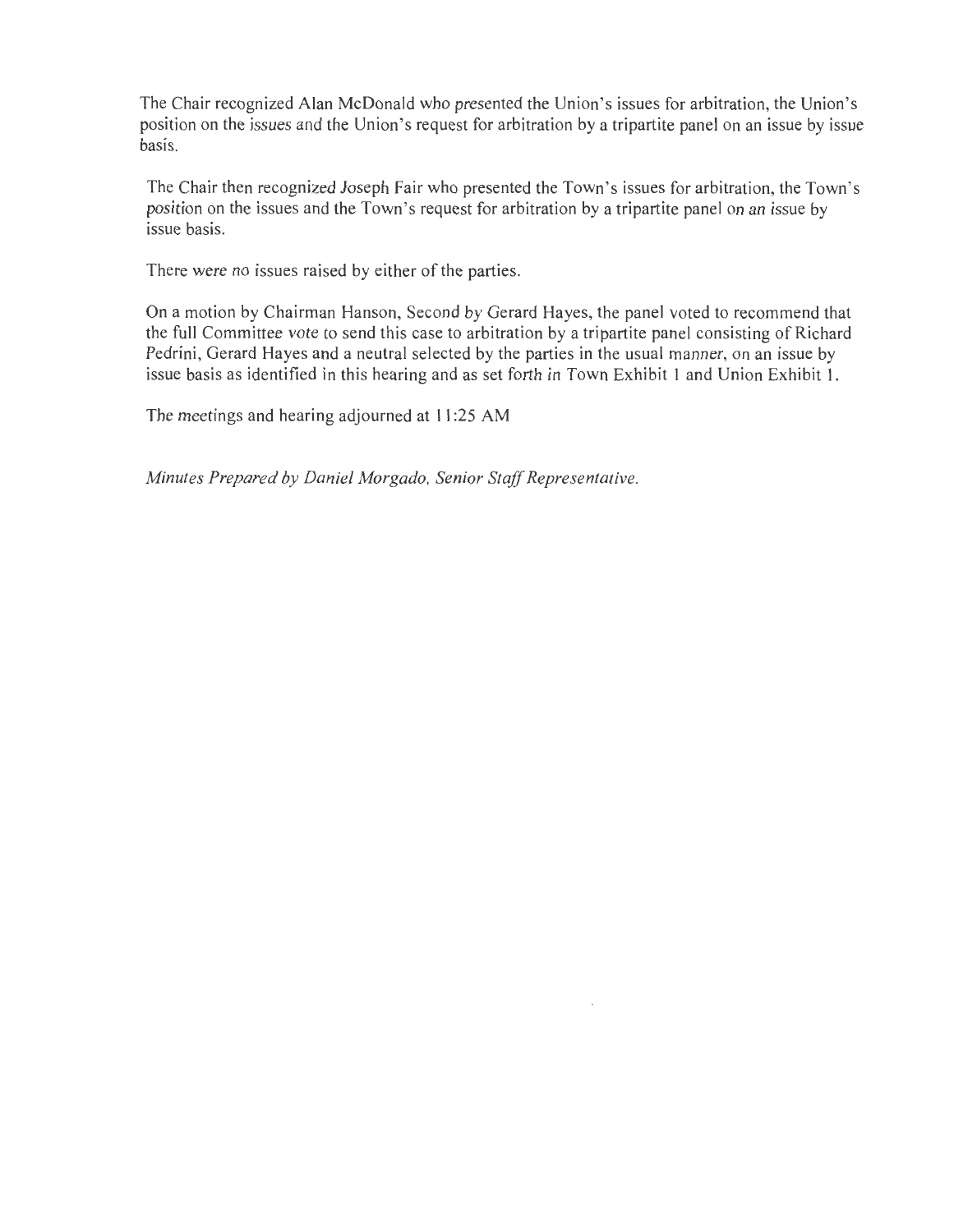# **WATERTOWN POLICE ASSOCIATION DESIGNATION OF PROPOSALS SECTION 3A HEARING MAY1,2018**

In accordance with the directive to the parties of the JLMC the Watertown Police Association designates the following issues for the Section 3A hearing scheduled for May 9, 2018.

## **Salary**

An across the board increase of 3.5% effective and retroactive to July 1, 2016.

An across the board increase of 3.5% effective and retroactive to July 1, 2017.

An across the board increase of 3.5% effective (and retroactive if not settled by) July 1, 2018.

# **Duration**

Three years from July *1,* 2016 through June 30, 2019.

Additional Issues:

## 1. New Step

Add a new top step that is three percent (3%) above the existing top step as amended by the appropriate across the board increases identified above.

## 2. Educational Incentive

Article 4, Educational Incentive Plan, shall be amended at Section 4A to provide a Watertown Educational Incentive with benefits equal to the benefits provided to officers with eligible degrees under G.L. Chanter 41. Section 108L as of July *1,* 2009 for all officers who have obtained an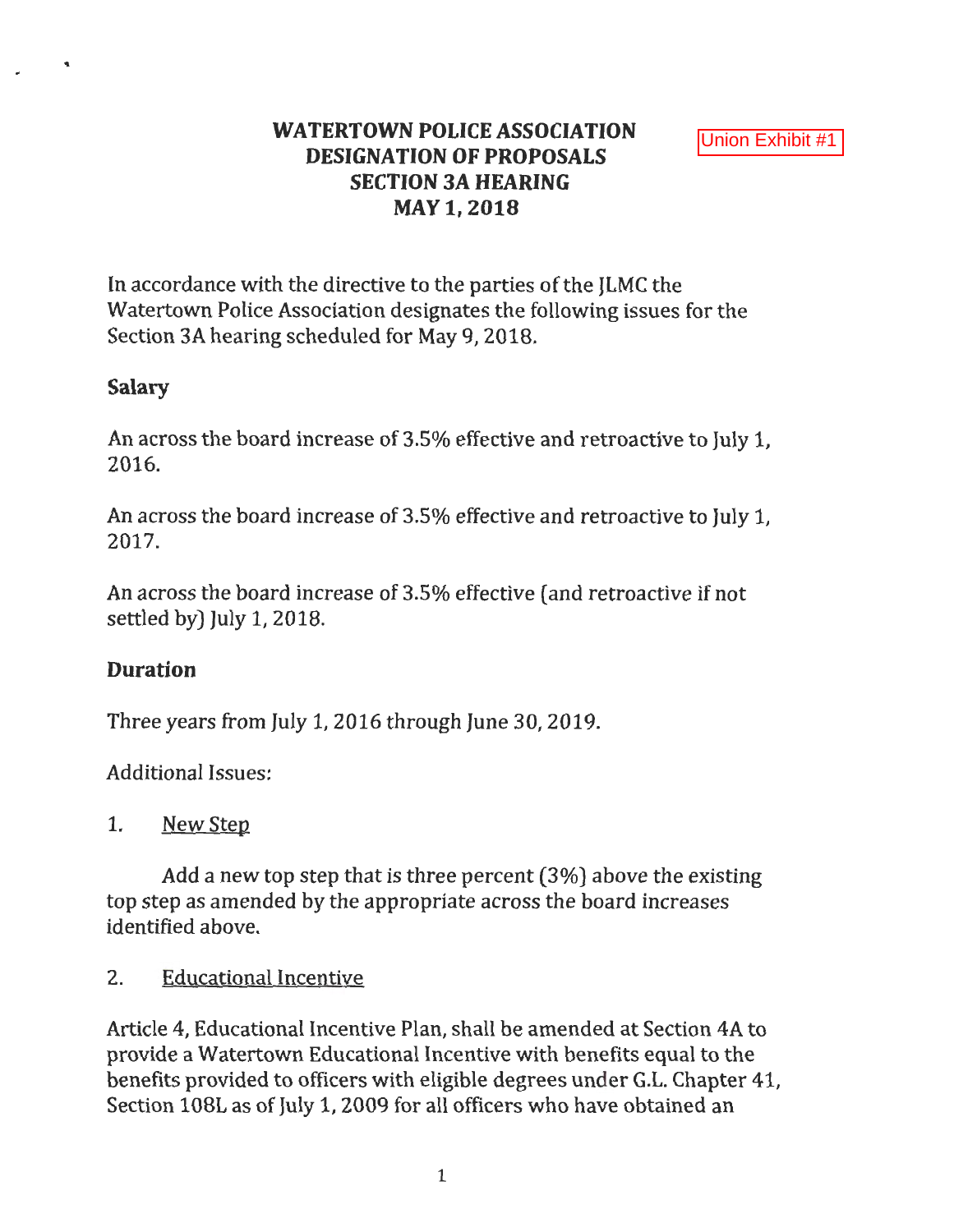associate's, bachelor's, or master's degree in law enforcement or criminal justice or a law degree from an accredited college or university either before or after July 1, 2009. (i.e. 10% for an associate's degree, 20% for a bachelor's degree and 25% for a master's or law degree).

3. Hazardous Duty Pay

•

Amend Article 3 by adding a new Section E, entitled Hazardous Duty Pay, to read:

E. In recognition of the increased dangers faced by them, all bargaining unit police officers shall receive hazardous duty pay to be calculated at three percent (3%) above base pay. Hazardous duty pay shall be paid weekly and shall be used in the calculation of night differential, weekend differential, educational differential, overtime pay, vacation pay, holiday pay, injured on duty pay, sick pay, and personal day pay. It shall also be deemed regular compensation for purposes of the calculation of retirement pay.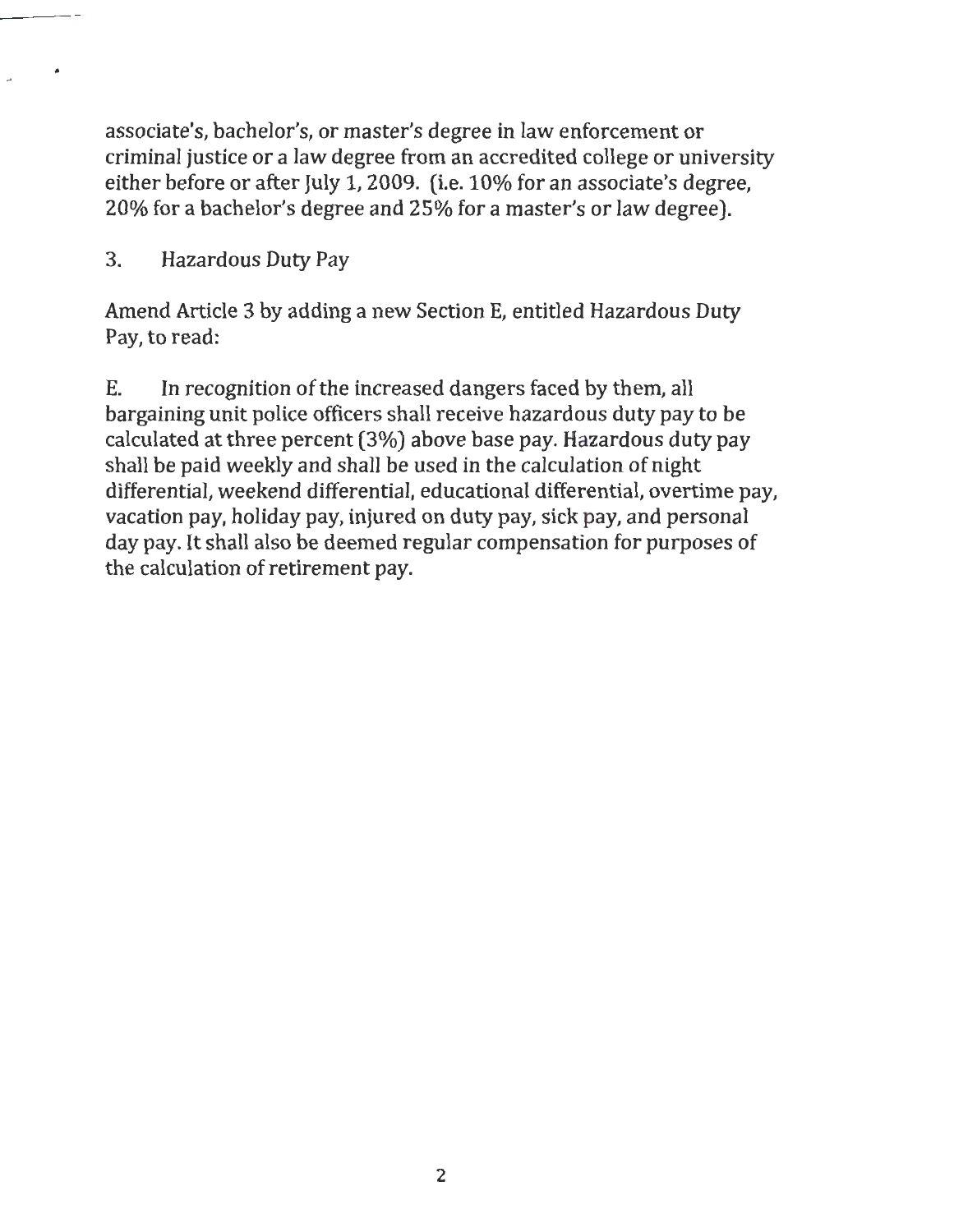## COMMONWEALTH OF MASSACHUSETTS BEFORE THE JOINT LABOR MANAGEMENT COMMITTEE

JLM-17 -6105

WATERTOWN POLICE ASSOCIATION,

Town Exhibit #1

TOWN OF WATERTOWN.

and TOWN OF WATERTOWN'S STATEMENT OF ISSUES

Now comes the Town of Watertown ("Town") and respectfully submits the following

statement of issues relative to the above-captioned matter:

- l . The Town proposes a three (3) year contract for the period of July 1, 2016 through June 30,2019.
- 2. The Town's proposed base wages for said periods are as follows:<sup>1</sup>

Effective July 1,  $2016 - 1.50\%$ Effective July 1,  $2017 - 1.25%$ Effective July 1,  $2018 - 1.25%$ 

3. The Town's additional issues are as follows;

## Issue #1:

Convert all employees to a bi-weekly pay period.

## Issue #2:

In-house training conducted during the day shift that is less than 4 hours (firearms training, for example), that officer will count for minimum manning.

## Issue #3:

Revise sentence in Article 21, Section A to read as follows: "There will be a straight first-half shift comprised of two (2) full-time officers."

## Issue #4:

Eliminate tuition loan benefit for all officers going forward except those who have already undertaken a course of study in reliance on the benefit as of January 1, 2017.

<sup>1</sup> The Town's proposed wages are in anticipation that the Union's proposed issues will include additional significant economic proposals beyond base wage increases.